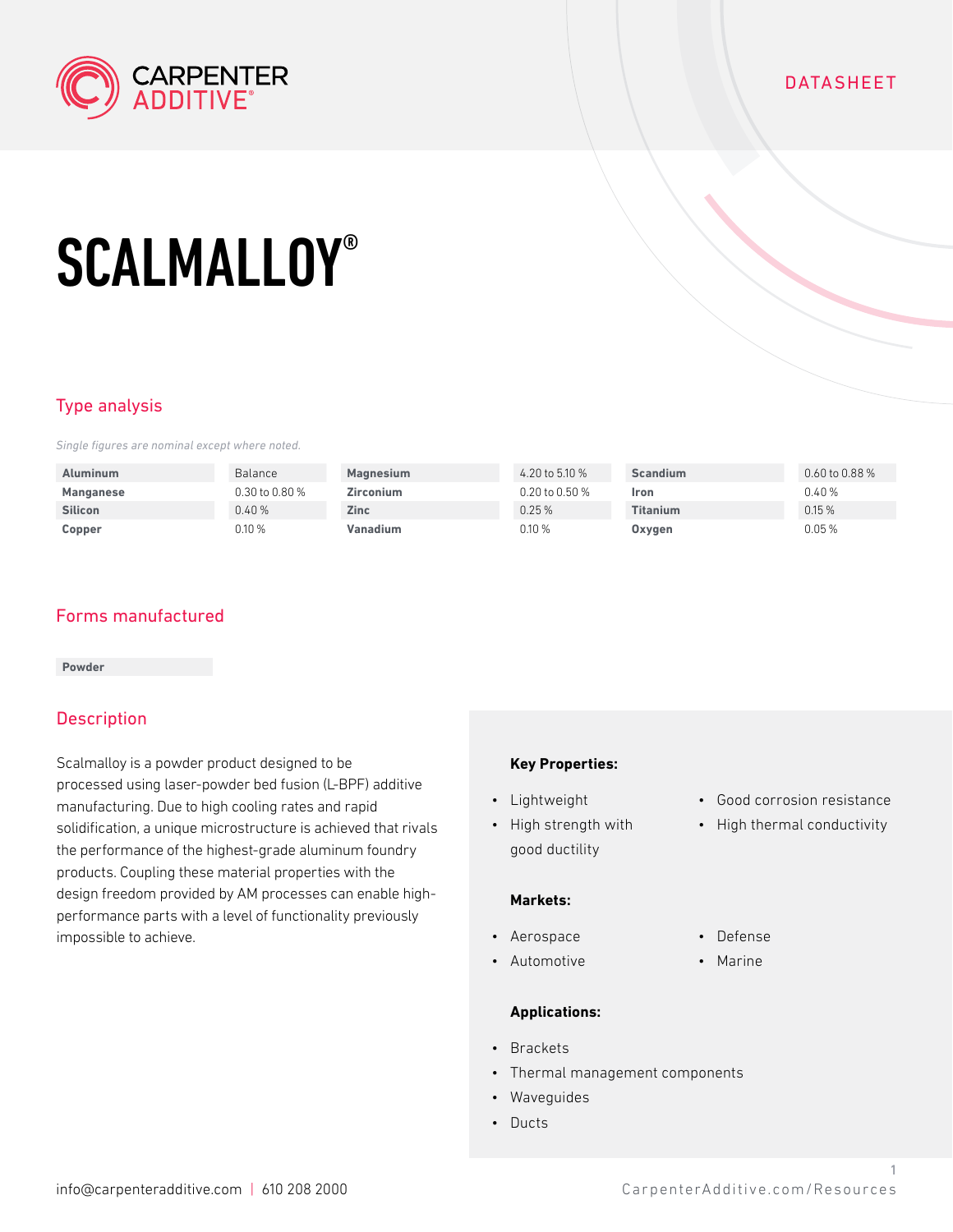

# > SCALMALLOY

## Powder properties

| <b>PART NUMBER</b>              | CT PR SCALMALLOY F                                        |
|---------------------------------|-----------------------------------------------------------|
| <b>NOMINAL PARTICLE SIZE</b>    | $20 - 63 \,\mathrm{\upmu m}$                              |
| <b>APPLICATION</b>              | $L-PBF1$                                                  |
| <b>MAXIMUM PARTICLE SIZE</b>    | Max 10 wt% > 63 $\mu$ m <sup>2</sup>                      |
| <b>MINIMUM PARTICLE SIZE</b>    | Max 10 wt% < $20 \mu m^3$                                 |
| <b>LSD PERCENTILE</b>           | D10, D50, D90 <sup>3</sup> , reported                     |
| <b>ATOMIZATION</b>              | Nitrogen gas atomized                                     |
| <b>APPARENT DENSITY (G/CM3)</b> | Measured according to ASTM B2124 and reported             |
| HALL FLOW (S/50G),              | Measured according to ASTM B213 <sup>5</sup> and reported |

*1 ASTM/ISO 52900: Laser-Powder Bed Fusion (L-PBF), Electron Beam-Powder Bed Fusion (EB-PBF), Directed Energy Deposition (DED)*

*2 ASTM B214 Standard Test Method for Sieve Analysis for Metal Powders*

*3 ASTM B822 Standard Test Method for Particle Size Distribution of Metal Powders and Related Compounds by Light Scattering*

*4 ASTM B212 Standard Test Method for Apparent Density of Free-Flowing Metal Powders Using the Hall Flowmeter Funnel*

*<sup>5</sup> ASTM B213 Standard Test Method for Flow Rate of Metal Powders Using the Hall Flowmeter Funnel Testing of powder will fulfill certification requirements to Nadcap Materials Testing and ISO/IEC 17025 Chemical, per relevant ASTM procedures*

# Additive manufacturing process guidance

| ASTM/ISO 52900: LASER-POWDER BED FUSION (L-PBF) |                                                                                                                                                                                                                                                                                                                                                                                                                                  |  |  |  |
|-------------------------------------------------|----------------------------------------------------------------------------------------------------------------------------------------------------------------------------------------------------------------------------------------------------------------------------------------------------------------------------------------------------------------------------------------------------------------------------------|--|--|--|
| <b>Laser-powder bed fusion</b><br>(L-PBF)       | Qualified machines: 3D Systems DMP 350. Additive Industries – MetalFab 1. EOS M280/290 and M400. Renishaw<br>RenAM 500Q. SLM Solutions SLM 125, SLM 280, and SLM 500. Concept Laser M2.                                                                                                                                                                                                                                          |  |  |  |
| <b>Heat treatment</b>                           | 325°C for 4 hours. Inert atmosphere is not necessary.                                                                                                                                                                                                                                                                                                                                                                            |  |  |  |
| Hot isostatic pressing (HIP)                    | HIP may be conducted for microstructure homogenization; removal of residual spatter-induced voids, trapped gas<br>porosity in powder, and keyhole porosities. This can also bring about improved fatique performance of as-built or<br>heat treated material.<br>To achieve up to full density (100%): Process components with minimum pressure of 1000 bar, at a temperature of<br>325°C for 2 hours in inert gas (e.g. argon). |  |  |  |
| <b>Machinability</b>                            | Scalmalloy is relatively similar to typical aluminum alloys and can be readily machined in either as-built, heat treated,<br>or HIPed condition.                                                                                                                                                                                                                                                                                 |  |  |  |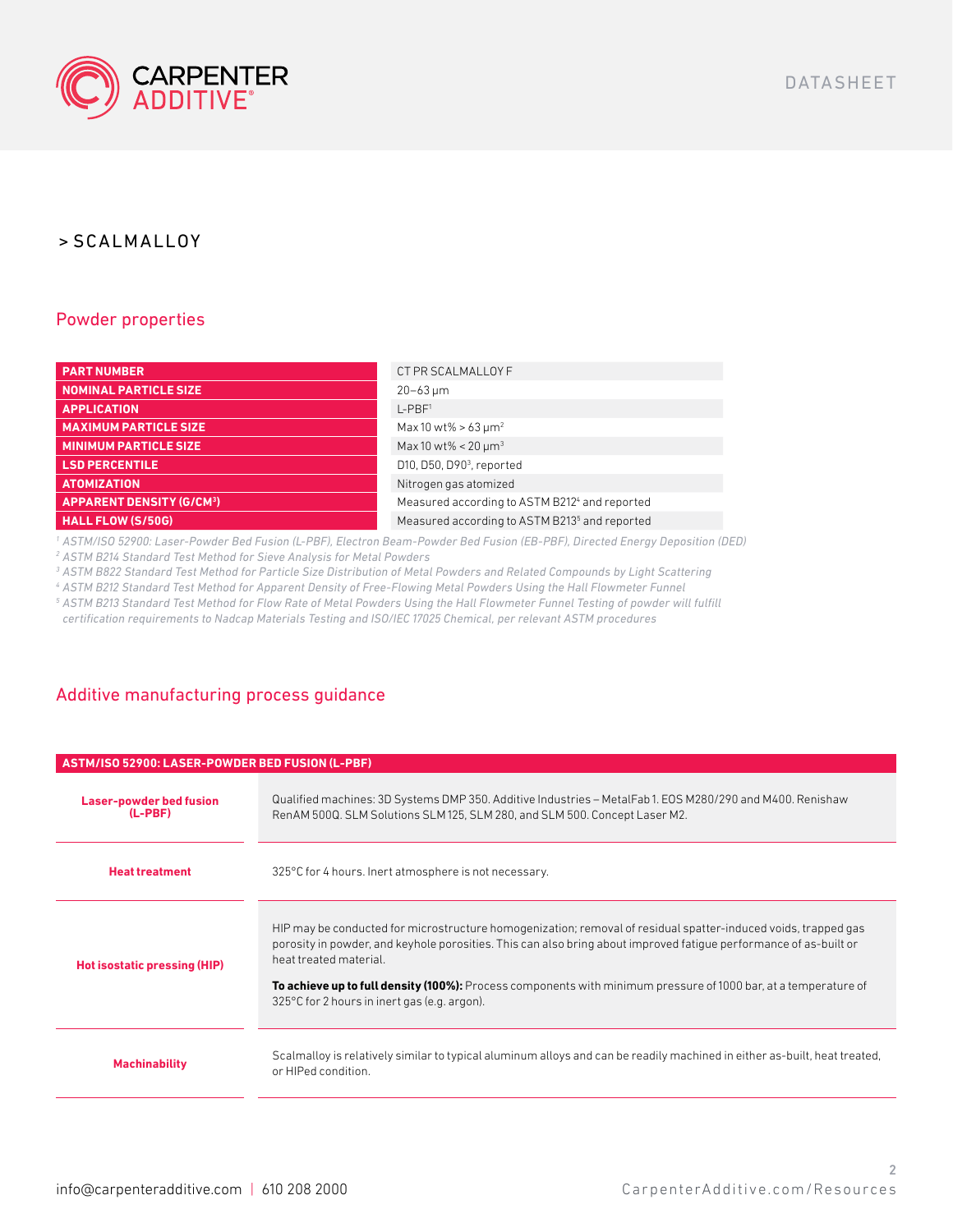

# > SCALMALLOY



## Corrosion resistance

*Important Note:* 

*The following 4-level rating scale (Excellent, Good, Moderate, Restricted) is intended for comparative purposes only and is derived from experiences with wrought product. Additive manufactured material may perform differently; corrosion testing is recommended. Factors that affect corrosion resistance include temperature, concentration, pH, impurities, aeration, velocity, crevices, deposits, metallurgical condition, stress, surface finish, and dissimilar metal contact.*

Salt Spray (NaCl) **Excellent** 

#### **CORROSION TEST RESULTS**

| SALT WATER SPRAY TEST DIN ISO 50021SS / 5% NaCL. 48H. NO SURFACE PROTECTION [ |                                                                           |  |  |  |
|-------------------------------------------------------------------------------|---------------------------------------------------------------------------|--|--|--|
| CONDITION                                                                     | AVERAGE CORROSION RATE. MDD                                               |  |  |  |
| As-printed surface                                                            | No weight loss due to correction, slight weight gain due to salt deposits |  |  |  |

| SALT WATER SPRAY TEST DIN ISO 9227-NSS / 50±5 G NaCL/L pH LEVEL: 6.5-7.2 |                      |                          |                    |  |  |
|--------------------------------------------------------------------------|----------------------|--------------------------|--------------------|--|--|
| <b>CONDITION AND METHOD</b>                                              | LAYER THICKNESS (µm) | <b>TEST DURATION (H)</b> | <b>RESULT</b>      |  |  |
| Anodized surface - Lasox                                                 |                      | 1000                     | No corrosion, Rp10 |  |  |
| Anodized surface - HC                                                    | $60 - 70$            | 1000                     | No corrosion, Rp10 |  |  |
| Anodized surface - TE                                                    | $~\sim$ 30           | 1000                     | No corrosion, Rp10 |  |  |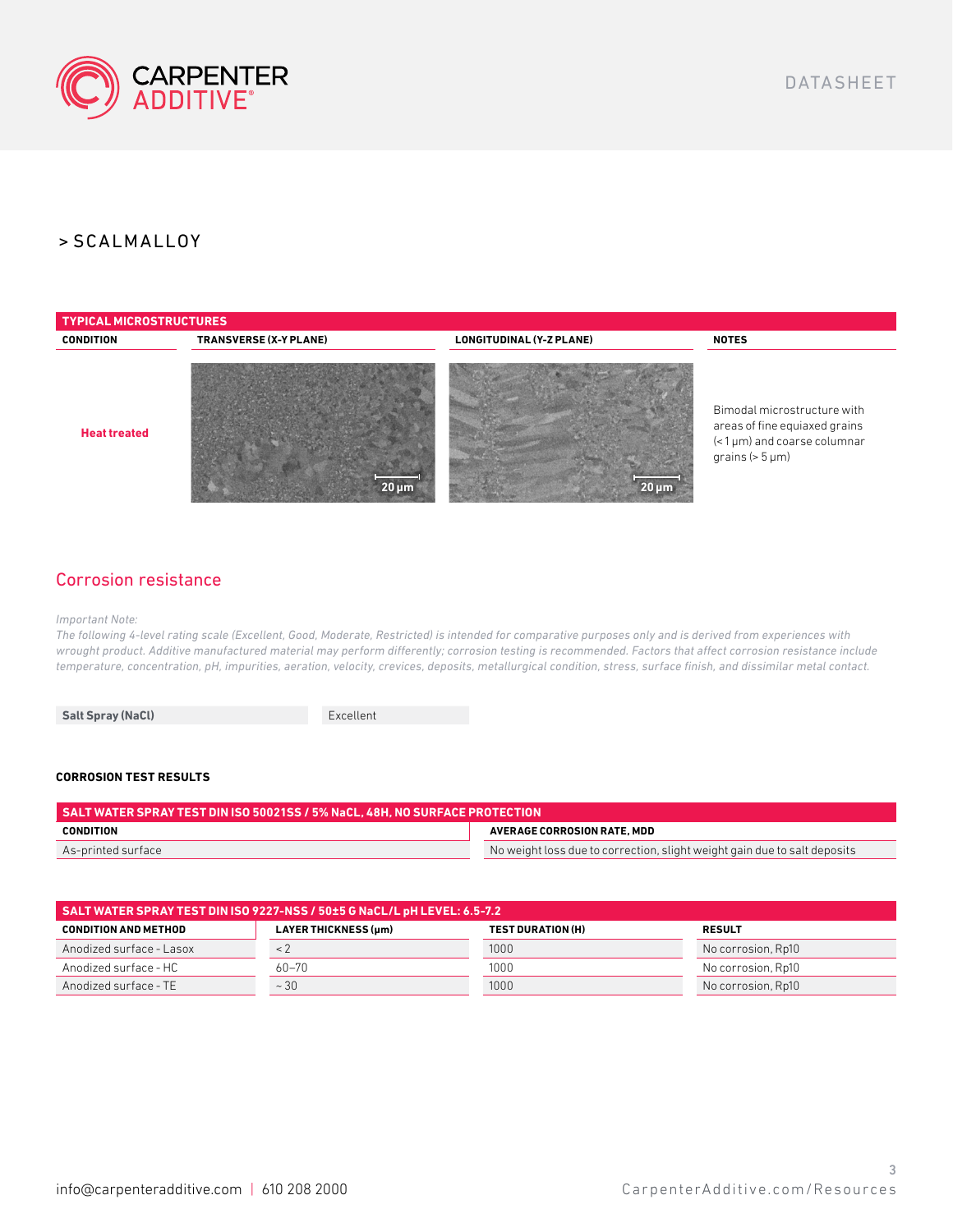

# > SCALMALLOY

# Physical properties

| <b>PROPERTY</b>             | At or From       | English Units            | Metric Units          |
|-----------------------------|------------------|--------------------------|-----------------------|
| <b>DENSITY</b>              | Room temperature | $167$ lb/ft <sup>3</sup> | $2670 \text{ kg/m}^3$ |
|                             | Room temperature |                          | 95 W/m·K              |
| <b>THERMAL CONDUCTIVITY</b> | $100^{\circ}$ C  |                          | 110 W/m $\cdot$ K     |
|                             | $200^{\circ}$ C  |                          | 120 W/m·K             |
| <b>ELASTIC MODULUS (E)</b>  | Room temperature | 10.15 Mpsi               | 70 GPa                |

## Typical mechanical properties

| . ROOM TEMPERATURE / HEAT TREATED AND MACHINED. |                    |                               |            |                                            |             |                          |  |
|-------------------------------------------------|--------------------|-------------------------------|------------|--------------------------------------------|-------------|--------------------------|--|
| <b>SPECIFICATION</b>                            | <b>ORIENTATION</b> | 0.2% YIELD<br><b>STRENGTH</b> |            | <b>ULTIMATE TENSILE</b><br><b>STRENGTH</b> |             | ELONGATION IN 4D OR 2 IN |  |
|                                                 |                    | ksi                           | <b>MPa</b> | ksi                                        | <b>MPa</b>  | %                        |  |
| DIN EN 2002-001                                 |                    | $70.0 - 72.5$                 | 480-500    | $74.0 - 76.9$                              | $510 - 530$ | $13 - 16$                |  |

| ELEVATED TEMPERATURE / HEAT TREATED AND MACHINED |                    |                               |            |      |                                            |  |
|--------------------------------------------------|--------------------|-------------------------------|------------|------|--------------------------------------------|--|
| <b>TEMPERATURE</b>                               | <b>ORIENTATION</b> | 0.2% YIELD<br><b>STRENGTH</b> |            |      | <b>ULTIMATE TENSILE</b><br><b>STRENGTH</b> |  |
|                                                  |                    | ksi                           | <b>MPa</b> | ksi  | <b>MPa</b>                                 |  |
| $100^{\circ}$ C                                  |                    | 55.0                          | 380        | 58.0 | 400                                        |  |
| 150°C                                            |                    | 40.0                          | 275        | 45.7 | 315                                        |  |
| $200^{\circ}$ C                                  |                    | 20.0                          | 139        | 23.6 | 163                                        |  |
| $250^{\circ}$ C                                  |                    | 10.3                          | 71         | 11.3 | 78                                         |  |

| <b>FATIGUE QUALITY</b>                   |            |  |  |  |
|------------------------------------------|------------|--|--|--|
| <b>CONDITION</b>                         | IQF' (MPa) |  |  |  |
| Heat treated, as-built surface (blasted) | 110        |  |  |  |
| Heat treated, milled surface             | 150        |  |  |  |
| Heat treated, milled surface + $HIP2$    | 250        |  |  |  |

<sup>1</sup> The Fatigue Quality Index (IQF) represents the stress level at which the specimen life will reach 100,000 load cycles with a notch factor FT = 1 and an R-Ratio of 0.1 *2 Hot Isostatic Pressing (HIP) at 325°C / 1000 bar / 2 hours*